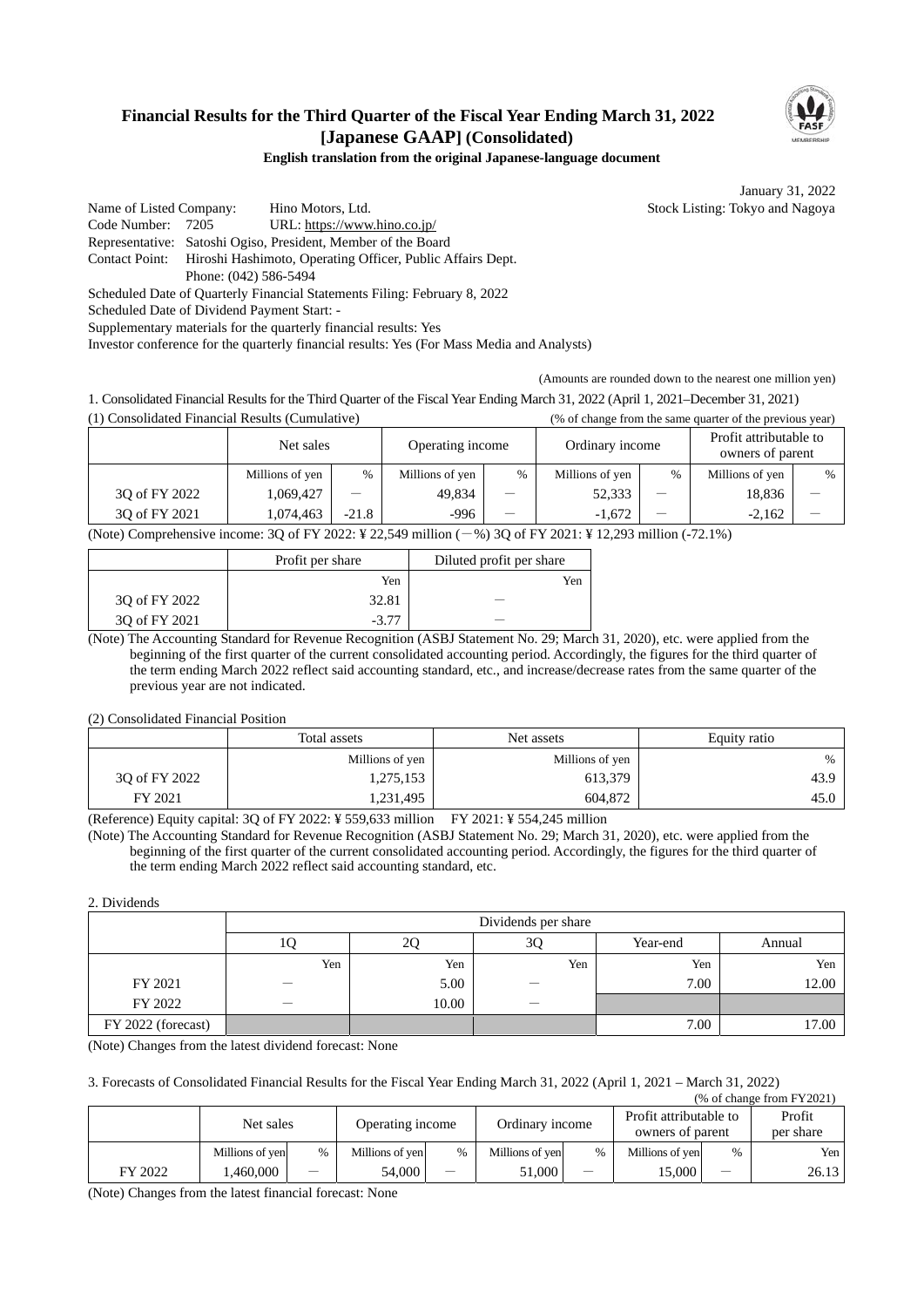(Note 2) The Accounting Standard for Revenue Recognition (ASBJ Statement No. 29; March 31, 2020), etc. were applied from the beginning of the current consolidated accounting period. Accordingly, the above consolidated earnings forecasts reflect said accounting standard, etc., and year-on-year increase/decrease rates are not indicated.

\*Notes

- (1) Changes in significant subsidiaries (changes of specified subsidiaries resulting in changes in scope of consolidation) during the current term: None
- (2) Application of the accounting procedures for producing quarterly consolidated financial statements: None
- (3) Changes in accounting policies, accounting estimates and restatements:
	- 1) Changes in accounting policies due to revisions of accounting standards: Yes
	- 2) Changes in accounting policies due to reasons other than above 1): None
	- 3) Changes in accounting estimates: None
	- 4) Restatements: None
	- (Note) For details, please refer to "2. Quarterly Consolidated Financial Statements and Major Notes, (3) Notes to Consolidated Financial Statements (Revision to the Accounting Policy)" on page 8 of the attached documents.
- (4) Number of shares outstanding (common stock)

| 1) Number of shares outstanding (including                                | 30 of FY 2022 | 574,580,850 shares     | FY 2021       | 574,580,850 shares |
|---------------------------------------------------------------------------|---------------|------------------------|---------------|--------------------|
| treasury stock) at end of term                                            |               |                        |               |                    |
| 2) Number of treasury stock at end of term                                | 30 of FY 2022 | 553,477 shares FY 2021 |               | 552,655 shares     |
| 3) Average number of shares (quarterly<br>consolidated cumulative period) | 30 of FY 2022 | 574,027,677 shares     | 30 of FY 2021 | 574,029,038 shares |

\*Summary of financial results is out of scope of audit by Certified Public Accountants or Audit companies.

\*Statement regarding the proper use of financial forecasts and other remarks

 Descriptions regarding the future, including the financial projections contained in this report, are based on certain assumptions currently available to the Company, which are, at the discretion of the Company, deemed reasonable, and the Company gives no guarantees that it will achieve these results. In addition, actual financial results may significantly vary due to various factors.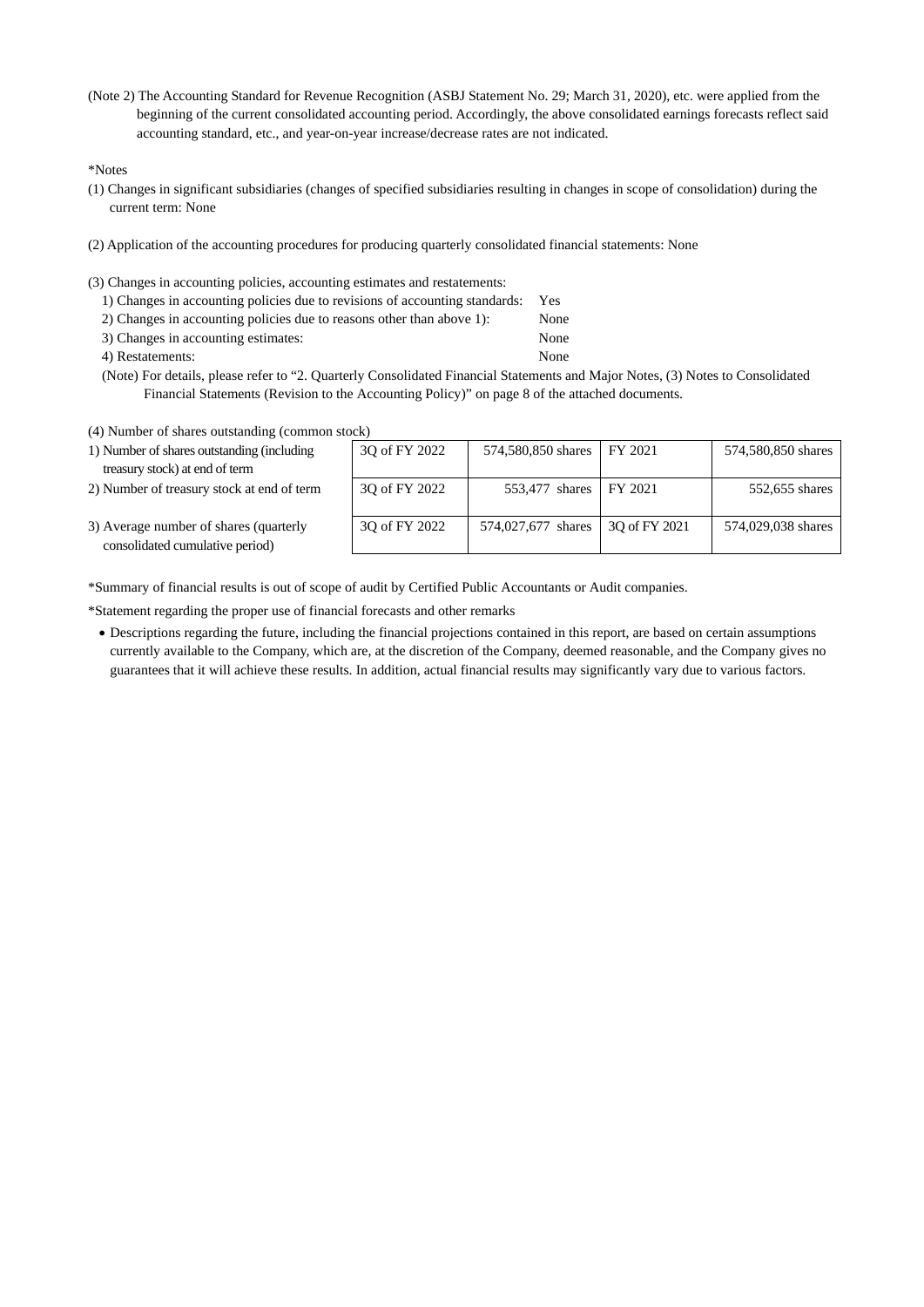## Appendix

# Table of contents of the appendix

| (2) Quarterly Consolidated Statements of Income and Quarterly Consolidated Statements of Comprehensive |  |
|--------------------------------------------------------------------------------------------------------|--|
| Income                                                                                                 |  |
| [Quarterly Consolidated Statements of Income]                                                          |  |
|                                                                                                        |  |
| [Quarterly Consolidated Statements of Comprehensive Income]                                            |  |
|                                                                                                        |  |
|                                                                                                        |  |
|                                                                                                        |  |
|                                                                                                        |  |
|                                                                                                        |  |
|                                                                                                        |  |
|                                                                                                        |  |
|                                                                                                        |  |
|                                                                                                        |  |
|                                                                                                        |  |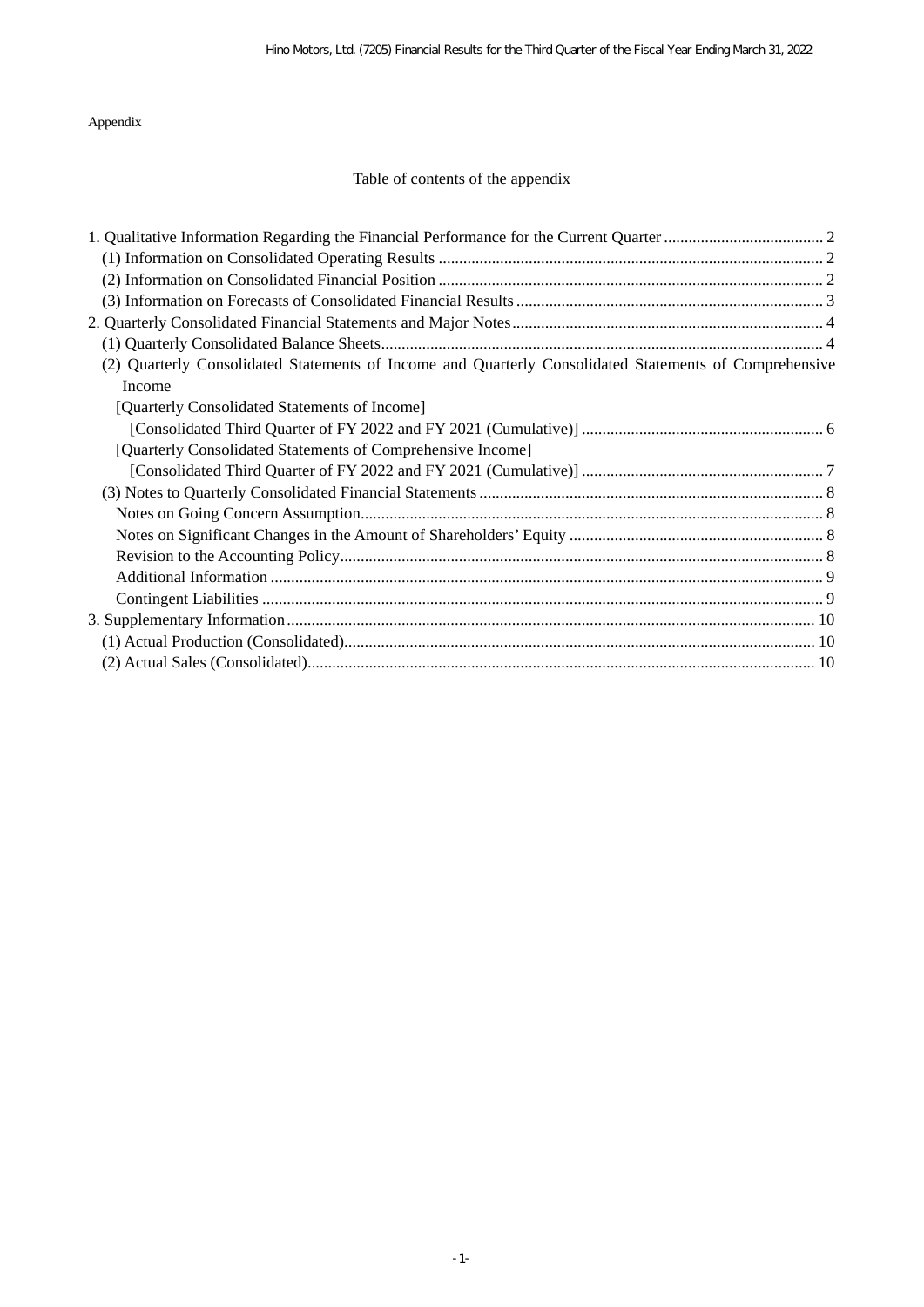#### **1. Qualitative Information Regarding the Financial Performance for the Current Quarter**

#### **(1) Information on Consolidated Operating Results**

As for the Japanese domestic truck market during the current consolidated third quarter (nine months), it was firm, but the supply of trucks was stagnant due to the delay of vehicle production caused by the global shortage of semiconductors, etc. As a result, the total demand for heavy- and medium-duty trucks was 60.1 thousand units, a decrease of 2.1 thousand units (-3.4%) compared to the same quarter in the previous year, and total demand for lightduty truck was 56.1 thousand units, a decrease of 4.9 thousand units (-8.0%) compared to the same quarter in the previous year.

Our share in the entire truck market reached 36.1%, as we took thoroughgoing measures for preventing the infection of COVID-19 and made group-wide efforts to sell our products. The total domestic sales volume of light-, medium-, and heavy-duty trucks and buses increased 0.5 thousand vehicles (1.2%) from the same quarter in the previous year to 43.7 thousand vehicles.

As for overseas sales, the impact of COVID-19 was lingering in some countries, but sales volume continued to be healthy in Asia, Latin America, etc. As a result, total sales volume of trucks and buses was 73.5 thousand units, an increase of 23.2 thousand units (46.3%) compared to the same quarter in the previous year.

As a result of the above, total unit sales of Hino Brand trucks and buses were 117.2 thousand units, an increase of 23.8 thousand units (25.4%) compared to the same quarter in the previous year.

As for the volume of sales to Toyota Motor Corporation, the sales volume of mainly SUVs increased, so total sales volume was 105.1 thousand units, an increase of 26.2 thousand units (33.3%) compared to the same quarter in the previous year.

As a result of the above, net sales in the current consolidated third quarter were ¥1,069,427 million. As for profit and loss, due mainly to an increase in net sales, operating income was ¥49,834 million which is an increase of ¥50,830 million compared to the same quarter in the previous year (operating loss of ¥996 million in the same quarter of the previous year), ordinary income was ¥52,333 million which is an increase of ¥54,005 million compared to the same quarter in the previous year (ordinary loss of ¥1,672 million in the same quarter of the previous year), and profit attributable to owners of parent was ¥18,836 million which is an increase of ¥20,998 million compared to the same quarter in the previous year (loss attributable to owners of parent of ¥2,162 million in the same quarter of the previous year).

The Accounting Standard for Revenue Recognition (Corporate Accounting Standards No. 29; March 31, 2020), etc. were applied from the beginning of the first quarter of the current consolidated accounting period. Accordingly, the sales for the third quarter of the current consolidated accounting period decreased ¥201,562 million. For details, please refer to "2. Quarterly Consolidated Financial Statements and Major Notes, (3) Notes to Quarterly Consolidated Financial Statements (Revision to the Accounting Policy)."

#### **(2) Information on Consolidated Financial Position**

Total assets at the end of the current consolidated third quarter increased to ¥1,275,153 million by ¥43,657 million compared to the end of the previous consolidated fiscal year. This is mainly because inventories increased by ¥33,057 million.

Liabilities increased to ¥661,774 million by ¥35,151 million compared to the end of the previous consolidated fiscal year. This is because notes and accounts payable - trade increased by ¥12,248 million and interest-bearing liabilities increased by ¥11,546 million.

Net assets increased to ¥613,379 million by ¥8,506 million compared to the end of the previous consolidated fiscal year. This is mainly because dividends from retained earnings of ¥9,760 million were paid as profit attributable to owners of parent of ¥18,836 million was recorded.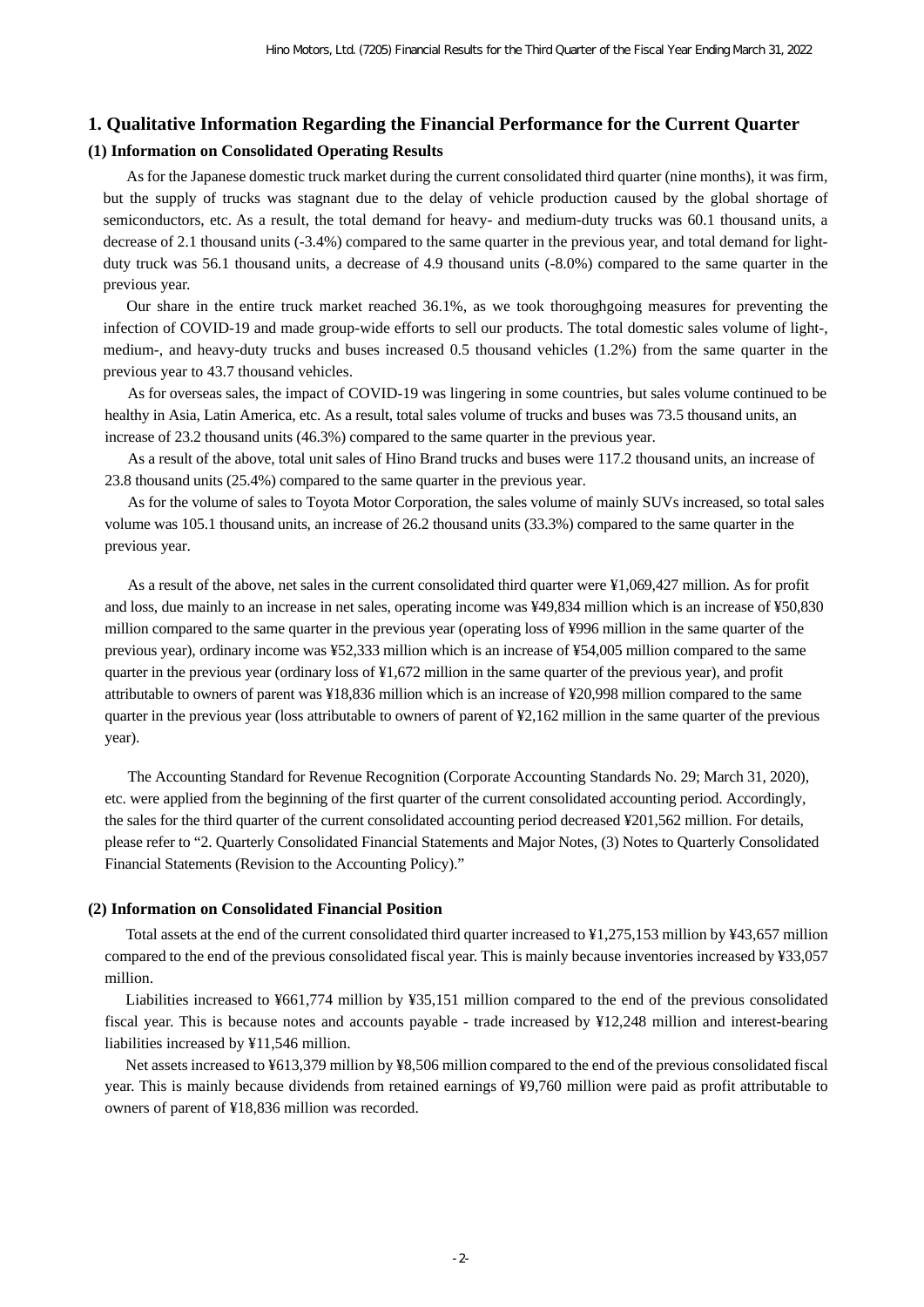## **(3) Information on Forecasts of Consolidated Financial Results**

There is no change from the previously announced forecasts (October 28, 2021).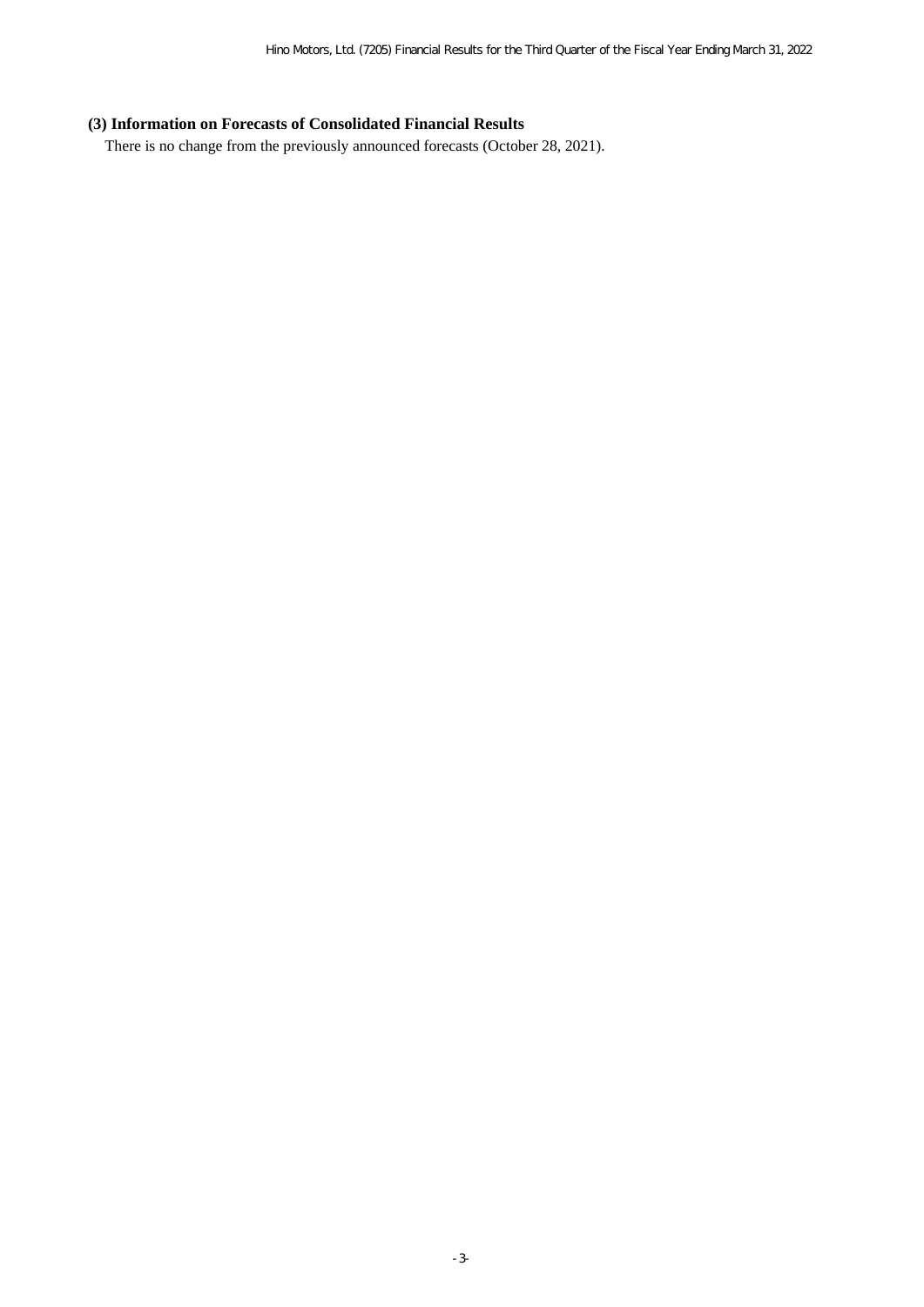## **2.Quarterly Consolidated Financial Statements and Major Notes**

**(1) Quarterly Consolidated Balance Sheets**

|                                               |                                  | (Millions of yen)                                     |
|-----------------------------------------------|----------------------------------|-------------------------------------------------------|
|                                               | FY 2021<br>(As of March 31,2021) | Third Quarter of FY 2022<br>(As of December 31, 2021) |
| Assets                                        |                                  |                                                       |
| Current assets                                |                                  |                                                       |
| Cash and deposits                             | 56,188                           | 65,439                                                |
| Notes and accounts receivable - trade         | 300,569                          | 297,085                                               |
| Merchandise and finished goods                | 132,816                          | 147,653                                               |
| Work in process                               | 33,810                           | 40,304                                                |
| Raw materials and supplies                    | 34,036                           | 45,763                                                |
| Other                                         | 54,794                           | 58,047                                                |
| Allowance for doubtful accounts               | $-3,584$                         | $-4,104$                                              |
| Total current assets                          | 608,632                          | 650,189                                               |
| Non-current assets                            |                                  |                                                       |
| Property, plant and equipment                 |                                  |                                                       |
| Buildings and structures, net                 | 172,976                          | 177,743                                               |
| Machinery, equipment and vehicles, net        | 84,907                           | 76,864                                                |
| Land                                          | 128,068                          | 127,536                                               |
| Other, net                                    | 49,135                           | 55,143                                                |
| Total property, plant and equipment           | 435,087                          | 437,289                                               |
| Intangible assets                             | 26,918                           | 29,460                                                |
| Investments and other assets                  |                                  |                                                       |
| Investment securities                         | 127,307                          | 124,707                                               |
| Deferred tax assets                           | 19,657                           | 19,676                                                |
| Other                                         | 16,898                           | 16,943                                                |
| Allowance for doubtful accounts               | $-3,005$                         | $-3,113$                                              |
| Total investments and other assets            | 160,857                          | 158,214                                               |
| Total non-current assets                      | 622,862                          | 624,963                                               |
| <b>Total assets</b>                           | 1,231,495                        | 1,275,153                                             |
| Liabilities                                   |                                  |                                                       |
| <b>Current liabilities</b>                    |                                  |                                                       |
| Notes and accounts payable - trade            | 229,329                          | 241,578                                               |
| Short-term borrowings                         | 159,099                          | 171,907                                               |
| Current portion of long-term borrowings       | 6,243                            | 10,084                                                |
| Income taxes payable                          | 2,450                            | 7,094                                                 |
| Provision for product warranties              | 30,341                           | 28,376                                                |
| Other provisions                              | 7,590                            | 3,640                                                 |
| Other                                         | 91,157                           | 96,201                                                |
| Total current liabilities                     | 526,210                          | 558,882                                               |
| Non-current liabilities                       |                                  |                                                       |
| Long-term borrowings                          | 14,201                           | 9,099                                                 |
| Deferred tax liabilities                      | 1,602                            | 2,445                                                 |
| Deferred tax liabilities for land revaluation | 2,765                            | 2,765                                                 |
| Retirement benefit liability                  | 54,627                           | 54,324                                                |
| Other provisions                              | 2,038                            | 1,621                                                 |
| Other                                         | 25,176                           | 32,636                                                |
| Total non-current liabilities                 | 100,412                          | 102,891                                               |
| <b>Total liabilities</b>                      | 626,622                          | 661,774                                               |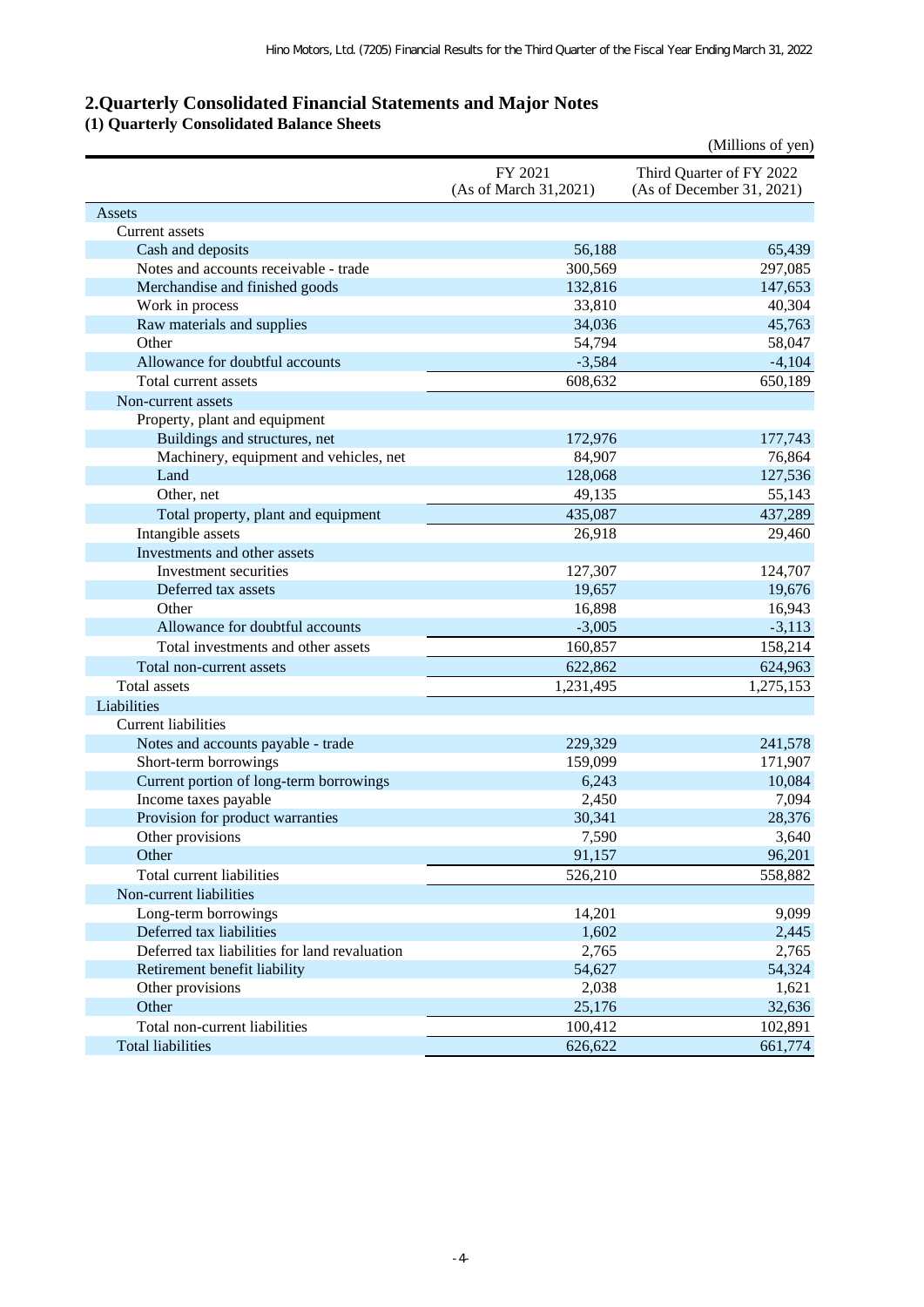|                                                          |                                  | (Millions of yen)                                     |
|----------------------------------------------------------|----------------------------------|-------------------------------------------------------|
|                                                          | FY 2021<br>(As of March 31,2021) | Third Quarter of FY 2022<br>(As of December 31, 2021) |
| Net assets                                               |                                  |                                                       |
| Shareholders' equity                                     |                                  |                                                       |
| Share capital                                            | 72,717                           | 72,717                                                |
| Capital surplus                                          | 65,775                           | 65,784                                                |
| Retained earnings                                        | 376,402                          | 382,605                                               |
| Treasury shares                                          | -197                             | $-200$                                                |
| Total shareholders' equity                               | 514,696                          | 520,905                                               |
| Accumulated other comprehensive income                   |                                  |                                                       |
| Valuation difference on available-for-sale<br>securities | 51,911                           | 48,180                                                |
| Deferred gains or losses on hedges                       | -175                             | $-151$                                                |
| Revaluation reserve for land                             | 2,325                            | 2,325                                                 |
| Foreign currency translation adjustment                  | $-8,871$                         | $-6,783$                                              |
| Remeasurements of defined benefit plans                  | $-5,640$                         | $-4,843$                                              |
| Total accumulated other comprehensive<br>income          | 39,548                           | 38,727                                                |
| Non-controlling interests                                | 50,627                           | 53,745                                                |
| Total net assets                                         | 604,872                          | 613,379                                               |
| Total liabilities and net assets                         | 1,231,495                        | 1,275,153                                             |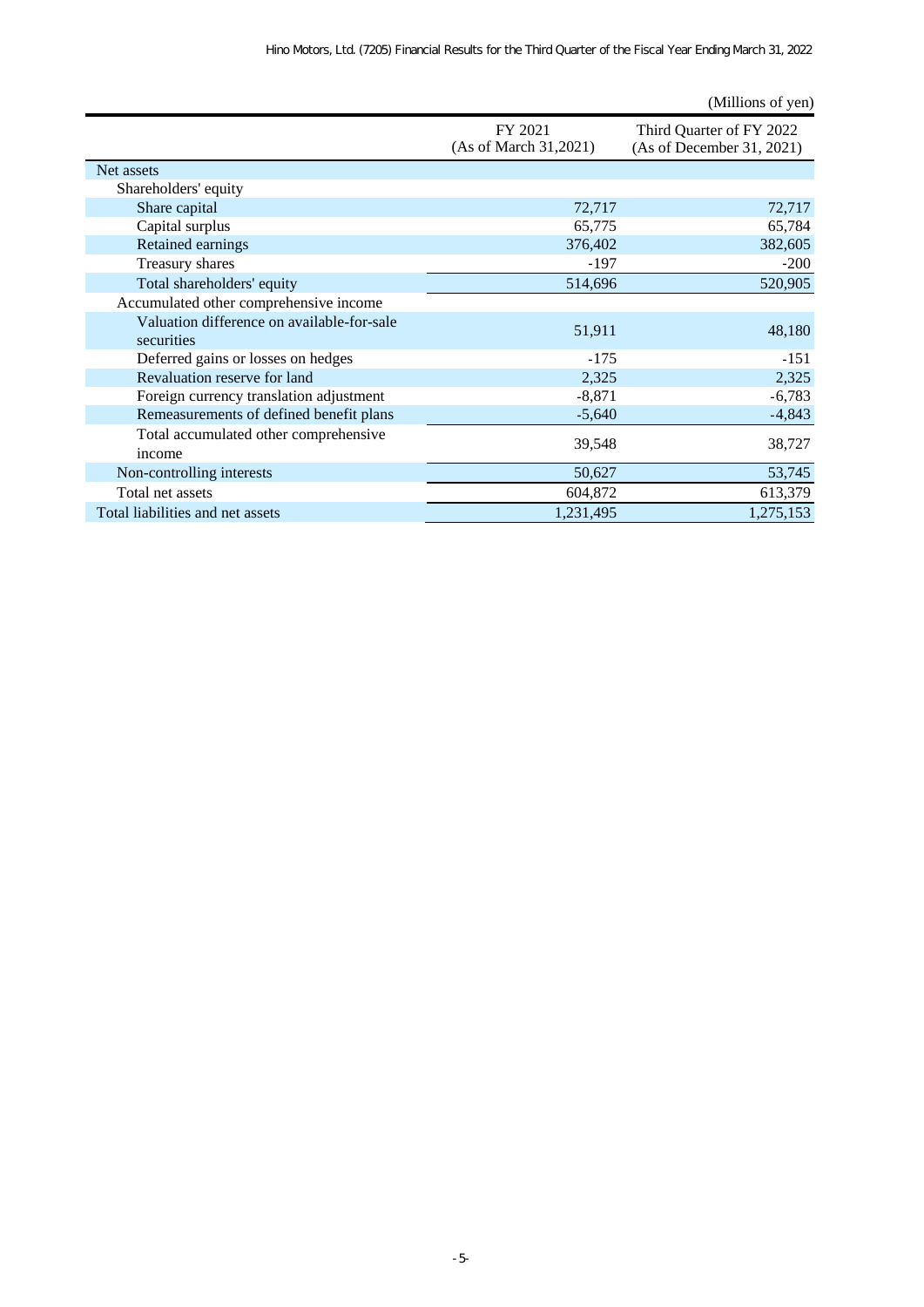## **(2) Quarterly Consolidated Statements of Income and Quarterly Consolidated Statements of Comprehensive Income**

[Quarterly Consolidated Statements of Income]

[Consolidated Third Quarter of FY 2022 and FY 2021 (Cumulative)]

|                                                       |                                                                           | (Millions of yen)                                                        |
|-------------------------------------------------------|---------------------------------------------------------------------------|--------------------------------------------------------------------------|
|                                                       | Third Quarter of FY 2021<br>(From April 1, 2020)<br>to December 31, 2020) | Third Quarter of FY 2022<br>(From April 1, 2021<br>to December 31, 2021) |
| Net sales                                             | 1,074,463                                                                 | 1,069,427                                                                |
| Cost of sales                                         | 931,062                                                                   | 872,691                                                                  |
| Gross profit                                          | 143,400                                                                   | 196,736                                                                  |
| Selling, general and administrative expenses          |                                                                           |                                                                          |
| Salaries and allowances                               | 36,553                                                                    | 37,915                                                                   |
| Provision for bonuses                                 | 2,092                                                                     | 2,001                                                                    |
| Retirement benefit expenses                           | 2,627                                                                     | 2,600                                                                    |
| Other                                                 | 103,123                                                                   | 104,383                                                                  |
| Total selling, general and administrative<br>expenses | 144,396                                                                   | 146,902                                                                  |
| Operating profit (loss)                               | $-996$                                                                    | 49,834                                                                   |
| Non-operating income                                  |                                                                           |                                                                          |
| Interest income                                       | 810                                                                       | 816                                                                      |
| Dividend income                                       | 1,786                                                                     | 2,405                                                                    |
| Foreign exchange gains                                | 973                                                                       |                                                                          |
| Share of profit of entities accounted for using       |                                                                           |                                                                          |
| equity method                                         |                                                                           | 640                                                                      |
| Miscellaneous income                                  | 3,326                                                                     | 2,931                                                                    |
| Total non-operating income                            | 6,898                                                                     | 6,793                                                                    |
| Non-operating expenses                                |                                                                           |                                                                          |
| Interest expenses                                     | 3,369                                                                     | 2,109                                                                    |
| Foreign exchange losses                               |                                                                           | 484                                                                      |
| Share of loss of entities accounted for using         |                                                                           |                                                                          |
| equity method                                         | 2,253                                                                     |                                                                          |
| Miscellaneous expenses                                | 1,950                                                                     | 1,699                                                                    |
| Total non-operating expenses                          | 7,573                                                                     | 4,294                                                                    |
| Ordinary profit (loss)                                | $-1,672$                                                                  | 52,333                                                                   |
| Extraordinary income                                  |                                                                           |                                                                          |
| Gain on sale of investment securities                 | 1,265                                                                     | 642                                                                      |
| Gain on sale of non-current assets                    | 230                                                                       | 42                                                                       |
| Other                                                 | 50                                                                        | 37                                                                       |
| Total extraordinary income                            | 1,545                                                                     | 722                                                                      |
| <b>Extraordinary losses</b>                           |                                                                           |                                                                          |
| Loss on sale and retirement of non-current assets     | 907                                                                       | 192                                                                      |
| Expenditure related to transactions in North          |                                                                           |                                                                          |
| America                                               |                                                                           | 12,580                                                                   |
| Other                                                 | 95                                                                        | 2,338                                                                    |
| Total extraordinary losses                            | 1,002                                                                     | 15,112                                                                   |
| Profit (loss) before income taxes                     | $-1,129$                                                                  | 37,944                                                                   |
| Income taxes - current                                | 1,503                                                                     | 13,186                                                                   |
| Income taxes - deferred                               | $-1,075$                                                                  | 1,786                                                                    |
| Total income taxes                                    | 428                                                                       | 14,972                                                                   |
| Profit (loss)                                         | $-1,557$                                                                  | 22,971                                                                   |
| Profit attributable to non-controlling interests      | 605                                                                       | 4,135                                                                    |
| Profit (loss) attributable to owners of parent        | $-2,162$                                                                  | 18,836                                                                   |
|                                                       |                                                                           |                                                                          |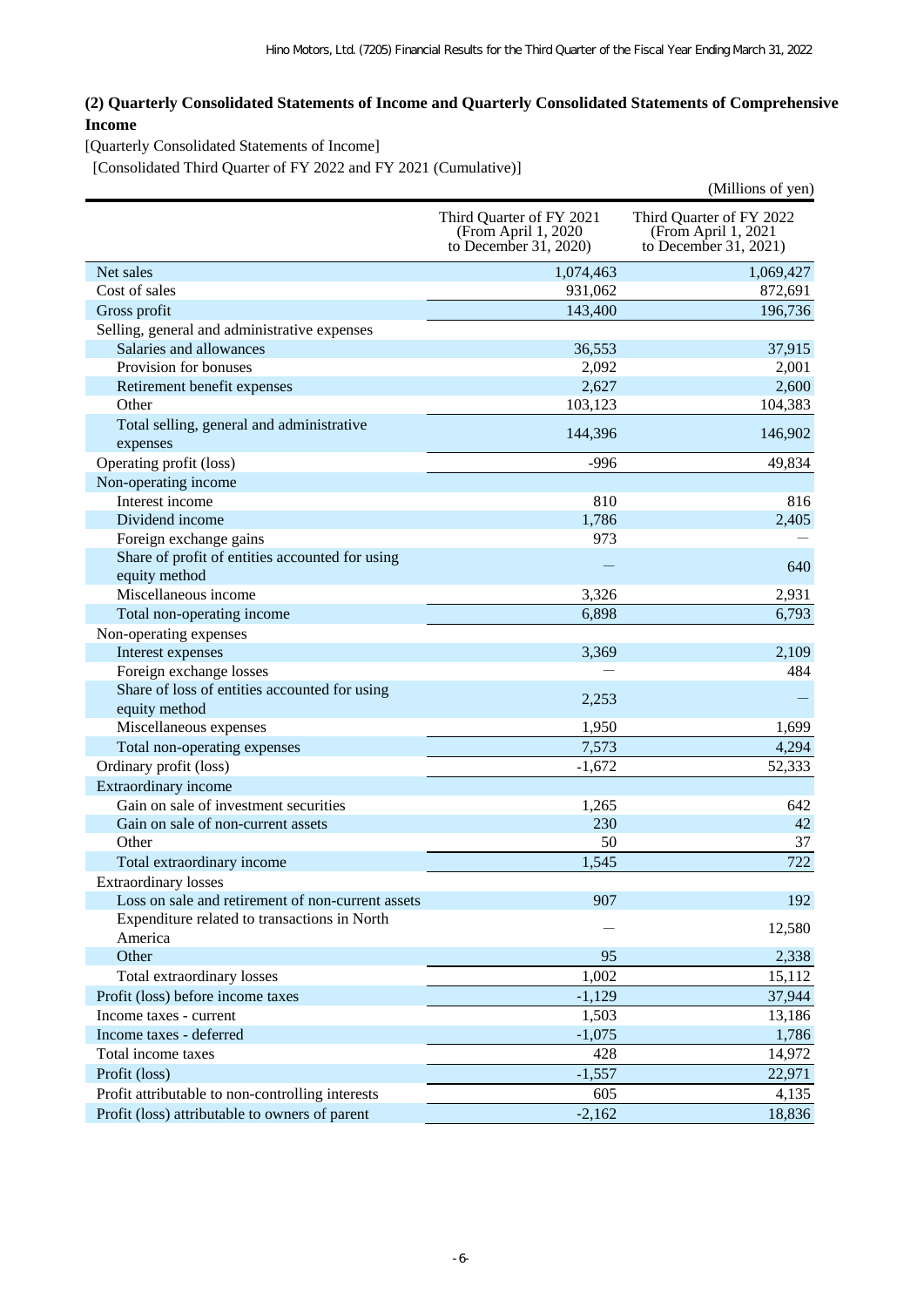[Quarterly Consolidated Statements of Comprehensive Income]

[Consolidated Third Quarter of FY 2022 and FY 2021 (Cumulative)]

|                                                                                      |                                                                           | (Millions of yen)                                                        |
|--------------------------------------------------------------------------------------|---------------------------------------------------------------------------|--------------------------------------------------------------------------|
|                                                                                      | Third Quarter of FY 2021<br>(From April 1, 2020)<br>to December 31, 2020) | Third Quarter of FY 2022<br>(From April 1, 2021<br>to December 31, 2021) |
| Profit (loss)                                                                        | $-1,557$                                                                  | 22,971                                                                   |
| Other comprehensive income                                                           |                                                                           |                                                                          |
| Valuation difference on available-for-sale<br>securities                             | 11,990                                                                    | $-2,888$                                                                 |
| Deferred gains or losses on hedges                                                   | $-176$                                                                    | 63                                                                       |
| Foreign currency translation adjustment                                              | 1,087                                                                     | 2,080                                                                    |
| Remeasurements of defined benefit plans, net of<br>tax                               | 747                                                                       | 759                                                                      |
| Share of other comprehensive income of entities<br>accounted for using equity method | 201                                                                       | $-436$                                                                   |
| Total other comprehensive income                                                     | 13,851                                                                    | $-421$                                                                   |
| Comprehensive income                                                                 | 12,293                                                                    | 22,549                                                                   |
| Comprehensive income attributable to                                                 |                                                                           |                                                                          |
| Comprehensive income attributable to owners of<br>parent                             | 11,906                                                                    | 18,016                                                                   |
| Comprehensive income attributable to non-<br>controlling interests                   | 387                                                                       | 4,533                                                                    |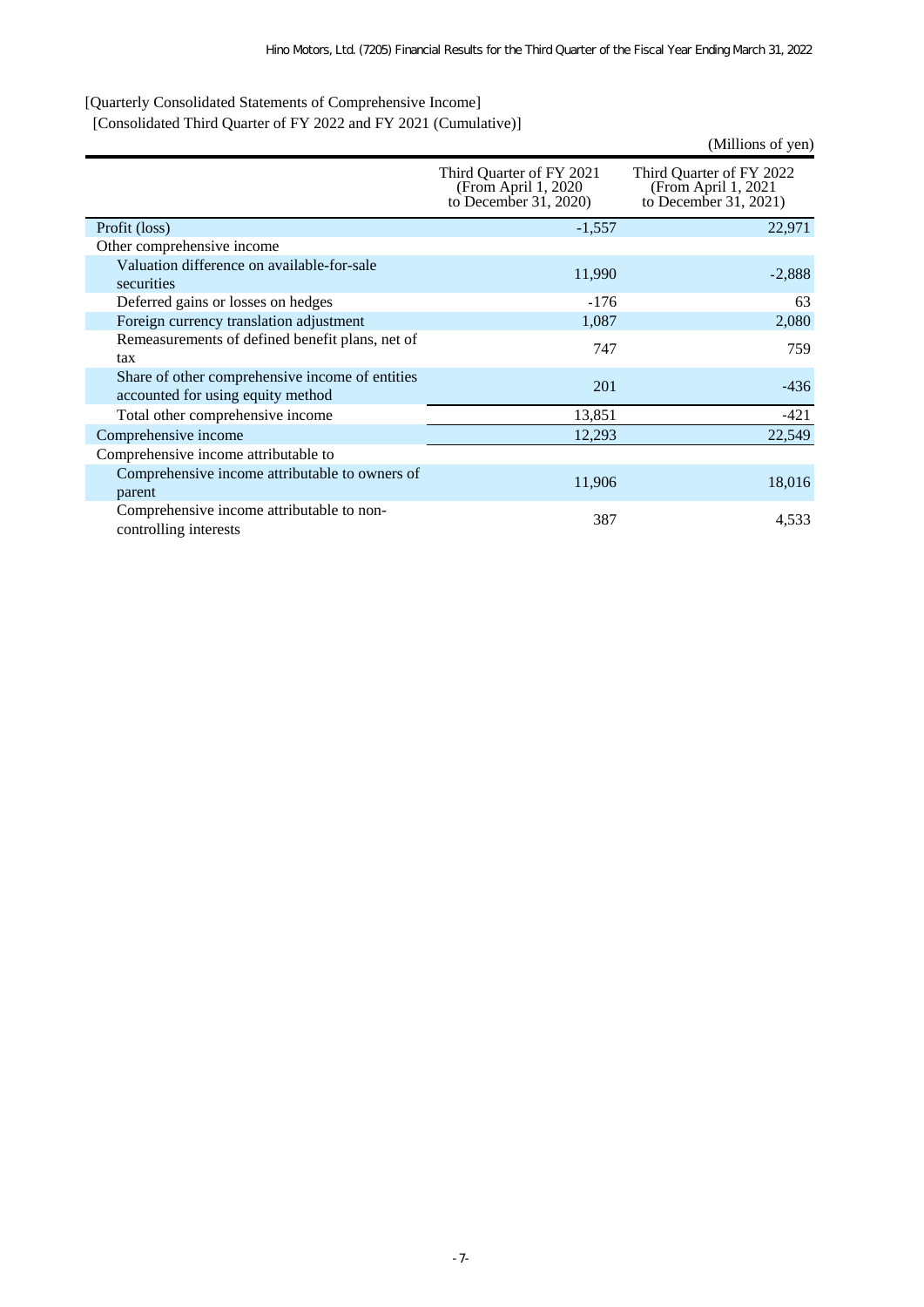#### **(3) Notes to Consolidated Financial Statements**

(Notes on Going Concern Assumption)

There is no related information.

#### (Notes on Significant Changes in the Amount of Shareholders' Equity)

We started applying the Accounting Standard for Revenue Recognition (Corporate Accounting Standards No. 29; March 31, 2020), etc. from the beginning of the first quarter of the current consolidated accounting period. For details, please refer to "2. Quarterly Consolidated Financial Statements and Major Notes, (3) Notes to Quarterly Consolidated Financial Statements (Revision to the Accounting Policy)."

#### (Revision to the Accounting Policy)

(Application of the Accounting Standard for Revenue Recognition)

We started applying the Accounting Standard for Revenue Recognition (Corporate Accounting Standards No. 29; March 31, 2020; hereinafter called "the Revenue Recognition Standard"), etc. from the beginning of the first quarter of the current consolidated accounting period. When promised assets or services have been transferred to customers, the compensations to be received for said assets or services will be recognized as revenues.

As for transactions in which Enterprise A provides Enterprise B with materials, etc. while charging a price for said materials, etc., Enterprise B produces products by processing said materials, etc., and Enterprise A buys said products, the selling price of said products including the price of the materials has been recognized as revenues, but the price of said materials, etc. is now deducted from said selling price. As for kickback transactions, the kickback amounts to be paid to customers have been posted in SGA, but the amount calculated by deducting the kickback amounts from the selling prices to customers is now recognized as revenues.

The Revenue Recognition Standard is applied in accordance with the proviso for transitional handling in Paragraph 84 of the Revenue Recognition Standard. The cumulative effect of the retroactive application of the new accounting policy to the period before the first quarter of the current consolidated accounting period is included in the retained earnings at the beginning of said first quarter, and the new accounting policy has been applied from the balance at the beginning of said first quarter. However, the new accounting policy was not retroactively applied to the contracts in which almost all revenues in the period before said first quarter were recognized in accordance with the previous method and the method specified in Paragraph 86 of the Revenue Recognition Standard was applied. In addition, regarding the contracts that were revised before said first quarter and were applied the method specified in the proviso (1) of Paragraph 86 of the Revenue Recognition Standard, accounting was conducted based on the conditions of revised contracts and those cumulative effect amounts were included in the retained earnings at the beginning of said first quarter.

As a result, for the third quarter of the current consolidated accounting period, sales decreased ¥201,562 million, cost of sales declined ¥188,460 million, and SGA dropped ¥13,101 million. In addition, the initial balance of retained earnings decreased ¥2,873 million.

#### (Application of the Accounting Standards, etc. for Calculation of Market Values)

At the beginning of the first quarter of the consolidated accounting period, we started applying the Accounting Standard for Fair Value Measurement (Corporate Accounting Standards No. 30; July 4, 2019; hereinafter referred to as "the Accounting Standard for Fair Value Measurement"), and we plan to apply the new accounting policy specified by the Accounting Standards for Fair Value Measurement, etc. in accordance with the transitional processes set forth in Paragraph 19 of the Accounting Standards for Fair Value Measurement and Paragraph 44-2 of the Accounting Standard for Financial Instruments (Corporate Accounting Standards No. 10; July 4, 2019). This application will produce no effects on the consolidated financial statements for the third quarter of the current consolidated accounting period.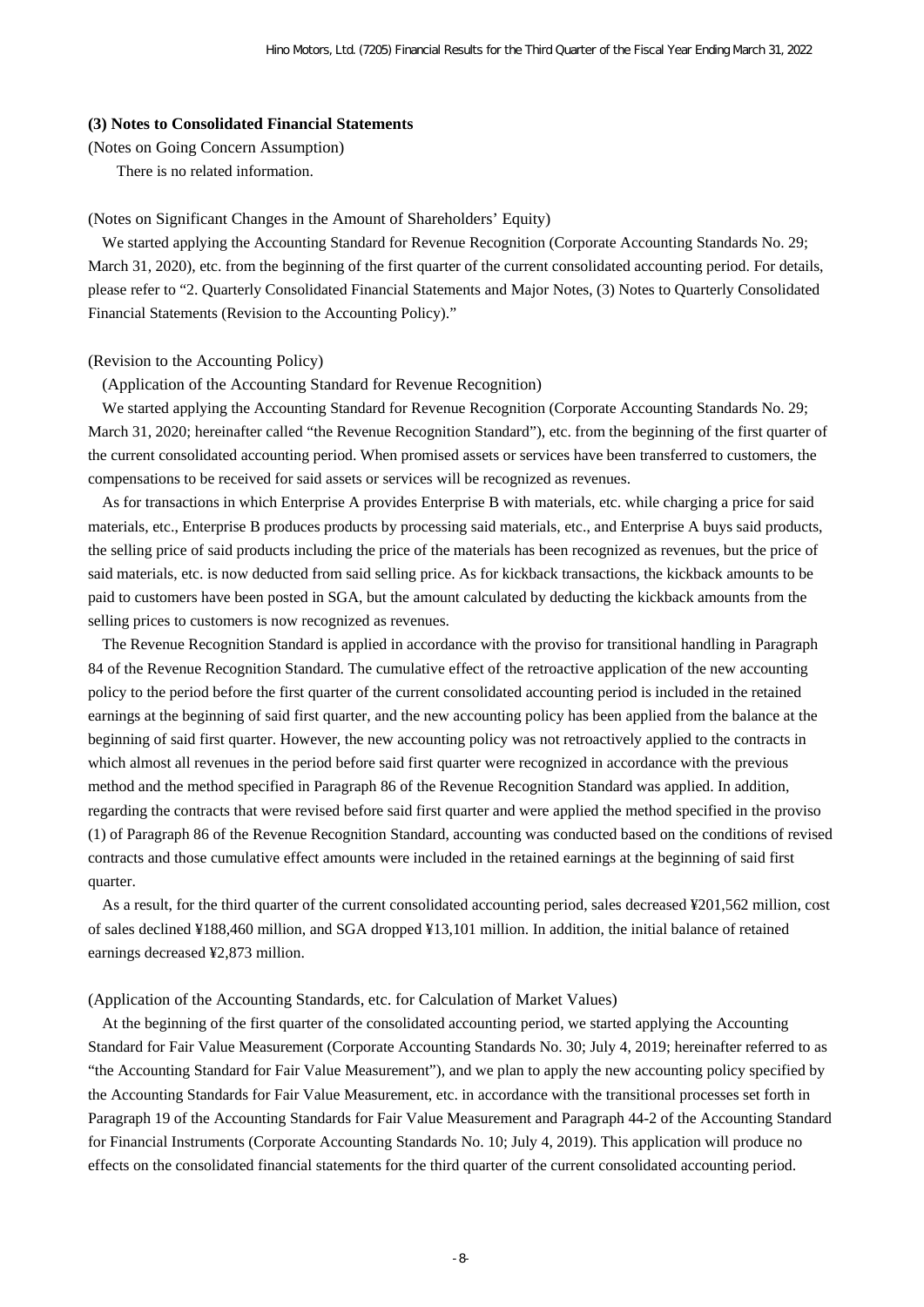#### (Additional Information)

#### 1. Estimation of the impact of COVID-19 in accounting

Our corporate group assumes that the impact of COVID-19 will linger in the current consolidated accounting year, and estimates that economic recovery will be gentle in both domestic and overseas markets. Under this assumption, we estimated the impairment of fixed assets, realizability of collecting deferred tax assets, etc.

#### 2. Extraordinary loss (expenses related to transactions in North America)

Since there emerged a problem with the process of U.S. statutory tests for certifying engines, we suspended the production of vehicles at our factories in the U.S. and Canada until the end of September 2021, based on the resolution at the meeting of the board of directors held on December 23, 2020.

Due to this certification problem, we posted a loss from compensation of ¥12,580 million based on the agreements with dealers, suppliers, and customers as expenses related to transactions in North America in extraordinary loss.

#### (Contingent Liabilities)

As for medium-duty truck engines for North America, there emerged a problem with the process of U.S. statutory tests for certifying engines, so we suspended the production of vehicles. In October 2021, we resumed the operation of factories in the U.S. and Canada, and started selling vehicles equipped with a new model year engine.

Regarding light-duty trucks, we started selling vehicles in December 2021.

We are continuously investigating the effects of said problem and communicating with relevant institutions. As of now, it is difficult to estimate the effects reasonably, so it has not been reflected in the quarterly consolidated financial statements.